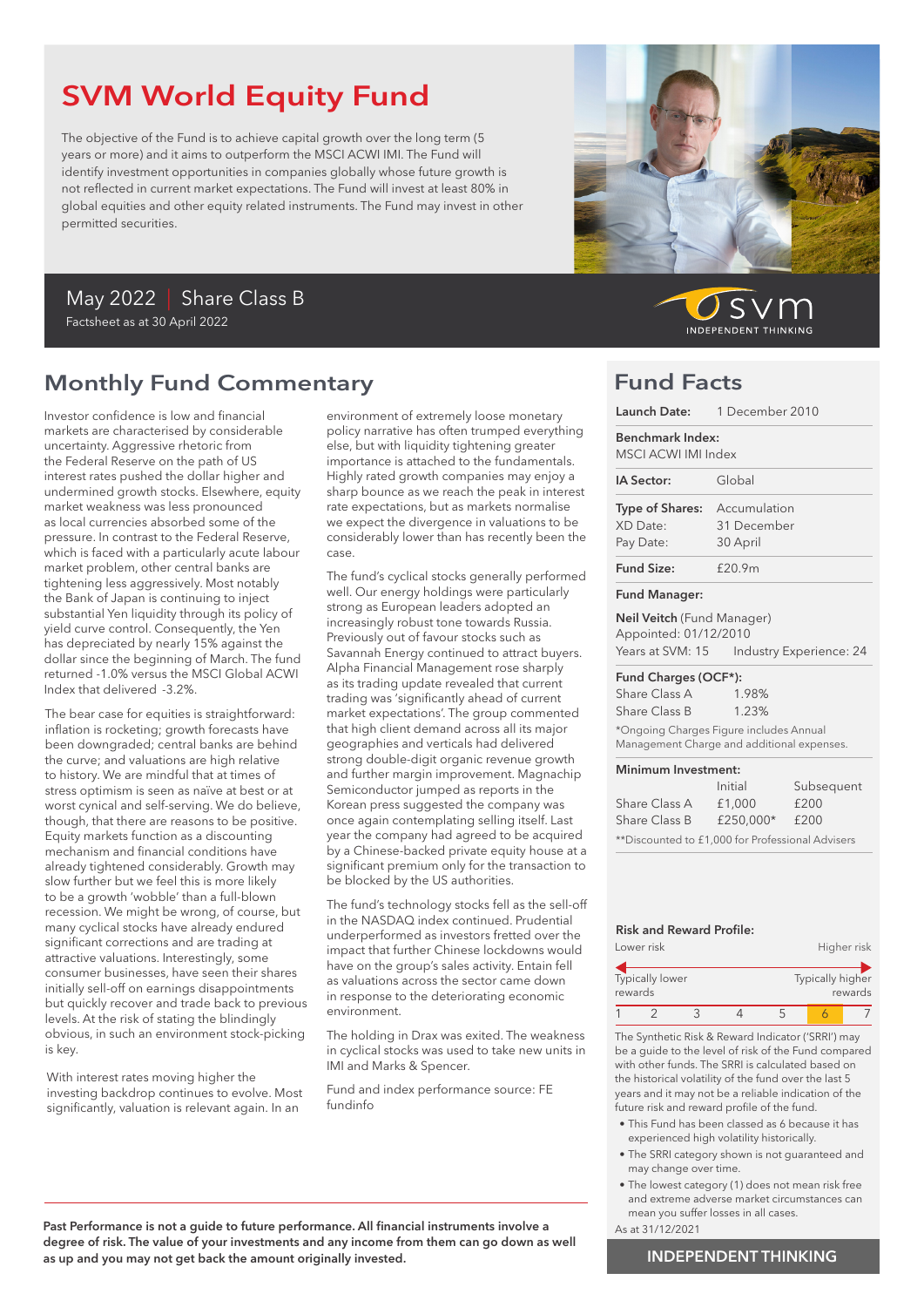## Portfolio Analysis

## Risk Baskets

To help understand the overall balance of the portfolio, stocks are allocated to one of eight risk groups: defensive, cyclical, stable financial, unstable financial, consumer cyclical, oil & gas, mining and finally technology. Most of these groups are self explanatory but financials deserve some clarity. All financials are inherently unstable but in the main, Lloyd's underwriters and General Insurers take less balance sheet risk, so are relatively more stable than Banks or Life Assurers.

Seeing the portfolio broken down into these categories allows an understanding of how aggressive or defensive the overall portfolio is, and where risk is being taken.

| Technology         | 31.0 |  |
|--------------------|------|--|
| Cyclical           | 25.1 |  |
| Consumer Cyclical  | 13.6 |  |
| Oil & Gas          | 11.1 |  |
| Defensive          | 6.6  |  |
| Unstable Financial | 6.5  |  |
| Stable Financial   | 0.0  |  |
| Mining             | 0.0  |  |
| Cash               | 6.2  |  |
|                    |      |  |

| Technology              | 31.0% |
|-------------------------|-------|
| Alphabet                | 7.6   |
| MagnaChip Semiconductor | 5.2   |
| Micron Technology       |       |

| Cyclical  | 25.1% |
|-----------|-------|
| Alpha FMC | 46    |
| Hitachi   | 4.0   |
| Synthomer | 3.7   |
|           |       |

| <b>Consumer Cyclical</b> | 13.6% |
|--------------------------|-------|
| Entain                   | 5.5   |
| Ryanair                  | 27    |
| <b>Norcros</b>           | 24    |

| Oil & Gas        | 11.1% |
|------------------|-------|
| Jadestone Energy | 3.9   |
| Energean         | 2.7   |
| Savannah Energy  | 2.3   |

| 6.6% |
|------|
| 4.6  |
| 2.0  |
|      |

| Unstable Financial | 6.5% |
|--------------------|------|
| U.S. Bancorp       | 37   |
| Prudential         | 28   |

| <b>Stable Financial</b> | $0.0\%$ | Mining | 0.0% |
|-------------------------|---------|--------|------|
|                         |         |        |      |

## This Month's Featured Stock

### IMI

IMI specialises in the engineering and manufacturing of fluid control components. The group produces a wide range of valves, actuators, and controls for a diverse set of industries including healthcare, transportation, and industrial automation.

IMI's recently released full-year results for 2021 were testament to the improvements made to the business in recent years. Organic revenue growth of 7% was particularly impressive given that the prior year had benefited significantly from an exceptional surge in demand for ventilator components. Operating profit margins increased to 18% as the group benefited from operating leverage and tight cost controls.

Management reiterated their ambitions for the business to achieve longer-term growth of 5% pa with operating margins in the 18%-20% range.

Despite these strong results, however, IMI continues to be valued at a significant discount to those companies often considered 'higher quality' industrials. This is a legacy of IMI's historic reputation as a business more exposed to cyclical pressures with a reputation for underinvestment in new product growth. We believe that these concerns are largely being addressed. Management have used IMI's strong balance sheet to make acquisitions in attractive sectors with the purchase of Adaptas, a life-science instrumentation manufacturer,

being the latest. A 'Growth Hub' has also been implemented across each division to help drive new product development, which is already augmenting organic growth.

Currently trading on an estimated 2022 PE of c.13x, IMI appears markedly undervalued. We believe the group is well-positioned over upcoming years to deliver organic growth ahead of consensus expectations and return margins to previous peak levels and potentially beyond. If public markets fail to appreciate the improvements made at IMI, we would expect private buyers to be interested in either parts of the group or the entire company.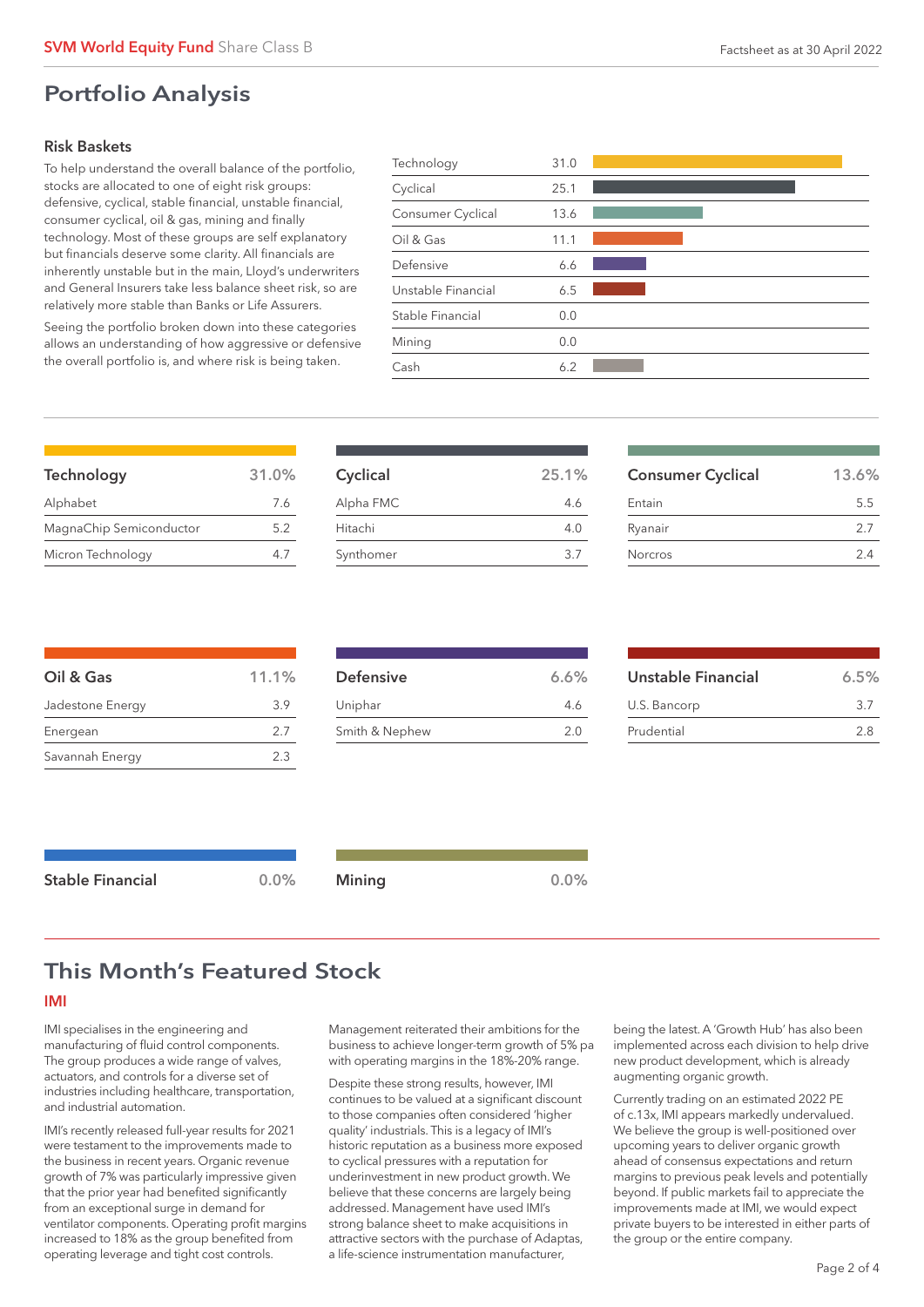## Portfolio Structure

As an unconstrained fund we invest in our highest conviction ideas irrespective of market capitalisation, country or sector. As a consequence The SVM World Equity Fund portfolio will vary considerably from the benchmark index and from other funds that are in the same IA sector.







| <b>Size Analysis</b>                  | (% ) |
|---------------------------------------|------|
| $\blacksquare$ Mega Cap (>£50bn)      | 22.6 |
| $\blacksquare$ Large Cap (< $f50bn$ ) | 15.0 |
| Mid Cap (<£10bn)                      | 28.8 |
| $\Box$ Small Cap (<£1bn)              | 27.5 |
|                                       |      |

## Geographic Stock Analysis (%)

| United Kingdom                 | 46.3    |
|--------------------------------|---------|
| North America                  | 27.1    |
| Europe (excluding UK)          | 10.0    |
| Japan                          | 5.5     |
| Asia Pacific (excluding Japan) | 4.9     |
| Latin America                  | (1, 0)  |
| Other                          | ( ) ( ) |



| <b>Sector Breakdown</b>       | $(\% )$ |
|-------------------------------|---------|
| Industrials                   | 20.9    |
| Information Technology        | 20.9    |
| Energy                        | 11.1    |
| <b>Health Care</b>            | 9.1     |
| <b>Consumer Discretionary</b> | 8.4     |
| <b>Materials</b>              | 8.0     |
| <b>Communication Services</b> | 7.6     |
| Financials                    | 6.5     |
| <b>Consumer Staples</b>       | 1.3     |
| Utilities                     | 0.0     |
| <b>Real Estate</b>            | 0.0     |



| <b>Net Currency Exposure</b> | (% ) |
|------------------------------|------|
| $\blacksquare$ Euro          | 10.0 |
| $\blacksquare$ Sterling      | 48.5 |
| $\blacksquare$ US Dollar     | 31.2 |
| Japanese Yen                 | 5.5  |
| <b>Others</b>                | 49   |
|                              |      |